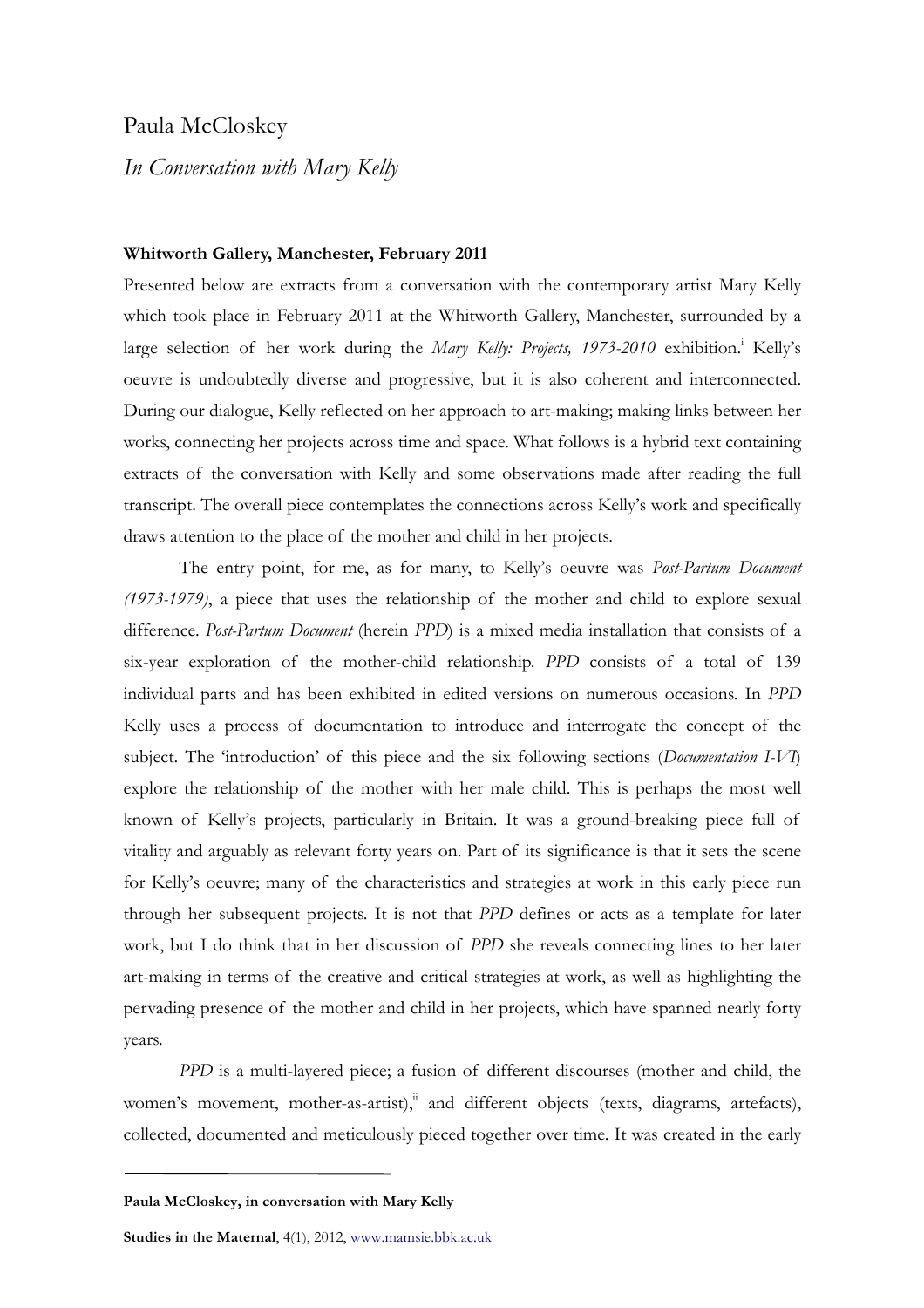1970s when there was a wave of political activism, consciousness-raising and theoretical and artistic innovation, all of which were connected by the complex and often contradictory issues that faced a revolutionary struggle to transform social relations. Mary Kelly was active in the women's movement at this time and had already produced work that was informed by contemporary political debates.<sup>iii</sup> *PPD* traces the shifting debates and concerns of the women's movement throughout the mid-1970s about the sexual division of labour – debates that moved on to an increasing interest in ideas about sexual difference from a Lacanian psychoanalytic point of view.

Maternity, as part of the lived experience of women, was an important early concern for the women's movement. Feminists in the 1970s explored how the everyday experience of motherhood was not being represented in the wider culture – a culture where the image of maternity was, instead, one that was idealised or denigrated. What distinguishes *PPD* is that it was concerned with more than the issue of domestic labour (which was a preoccupation of early artwork informed by feminism of this time), pushing forward, among other things, the exploration of the psychic investment in the mother-child relationship. This shift in focus is described by Kelly in our conversation as being informed by an encounter with psychoanalysis. It was particularly the thinking of Lacan, and the conceptualisation of the Oedipus complex, that seemed to hold so much promise, and it is a Lacanian reworking that is seen in *PPD*.

I first encountered *PPD* long after the historical moment from where it emerged had passed. I struggled at first to make sense of its psychoanalytic content, its pseudo-scientific feel, and its odd juxtaposition of objects and texts. There are perhaps several reasons for my tentative response. Significantly, I was troubled by the presence of the artist in the piece. It was as if my response to it had been determined from the outset. I became preoccupied with this supposition; I thought that the careful staging of the content, as a sort of framed performance, closed off a particular intensive response to some of the ephemera and other tracings of the mother's lived experience.<sup>iv</sup> Years on, I think and feel very differently about *PPD*, a shift largely attributable to a protracted period of time spent working to acquire knowledge and understanding of, among other things, psychoanalysis, art informed by feminism, and art encounters. A different understanding of Kelly's work has shifted my relationship with *PPD*, which now stands for me as arguably the most significant art-work (of its time and since) to consider the mother and child relation. Furthermore, with a more illuminated understanding of Kelly's projects, I consider that rather than predetermining a

**Paula McCloskey, in conversation with Mary Kelly**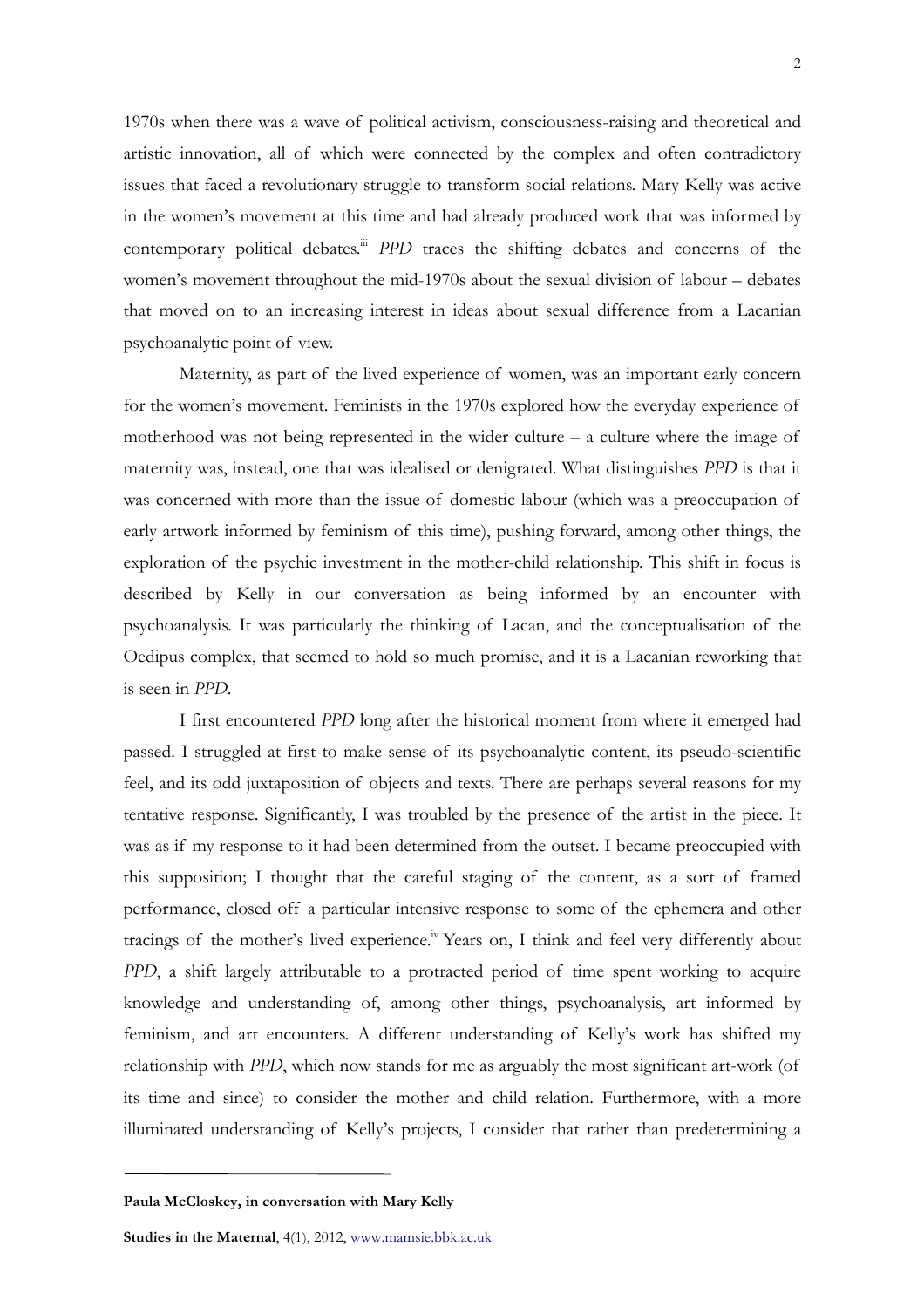response to her work, her unique approach to art-making (which made its début in *PPD* and features in the extracts below), plausibly opens critical paths towards subjective encounters – if one chooses to take up the challenge.

As she talks through the process of making *PPD*, her project-approach emerges. *Projects* is the name given to the exhibition at the Whitworth, as reflected upon by Kelly:

MK: I wanted to get across the project nature of the work — that it's done over time, the way research functions. [T]here's also another sense of 'project' — what you might think of as something beyond the mini-Utopias of the everyday, which is the relational aesthetics approach, to something that is continuing the aspirations for a civil society, the sort of thing that Badiou refers to when he says 'without a project, however flawed that might be, we have only one motive which is profit'. So I think I share this with a lot of younger artists who are committed to making work that they call project based in this sense.

Kelly discusses how she starts by asking a question; in the case of *PPD* the question was one of sexuality and how do you get at something like ideology at the moment? These are questions posed, and significantly, not necessarily answered:

MK: I recognised that if an artist has a brief, it's to ask the question – so that's where I began in my work. It's not about the answers, and that's how our research is very different and probably what attracts you to it. I have felt recently that I understand where this came from in my work, why I was driven by the questions and why I call it the discursive site.

As a *discursive site PPD* draws on sociology, psychoanalysis, anthropology, and feminism to ask its questions, this interdisciplinarity being a new departure in the 1970s, and a strategy that Kelly has used since:

MK: I don't think that I would just say that the question of maternal femininity comes only from experience. When you brought that up [earlier], I immediately thought: what's the difference between a kind of academic notion of interdisciplinarity and a political one? It took me back to the events of '68 and the social movements of that time and you remember one of the famous slogans in Paris was 'No right to speak without questions'. I think that was actually a different notion of the question, which was – first you have the problem and then you go where you need to [go] to solve it. So there was a kind of intense cross-disciplinary activity in the breakdown of the sacred domains of academia. Then something like psychoanalysis, for instance, did not come out of the academic world, it came from a political context.

The fluidity embraced using the *inter* or *cross-disciplinary* approach inaugurated in *PPD*, which characterises all Kelly's projects, speaks of the non-fixity of disciplinary boundaries as a feminist practice. Psychoanalysis is important here since, as well as implying the unconscious

**Paula McCloskey, in conversation with Mary Kelly**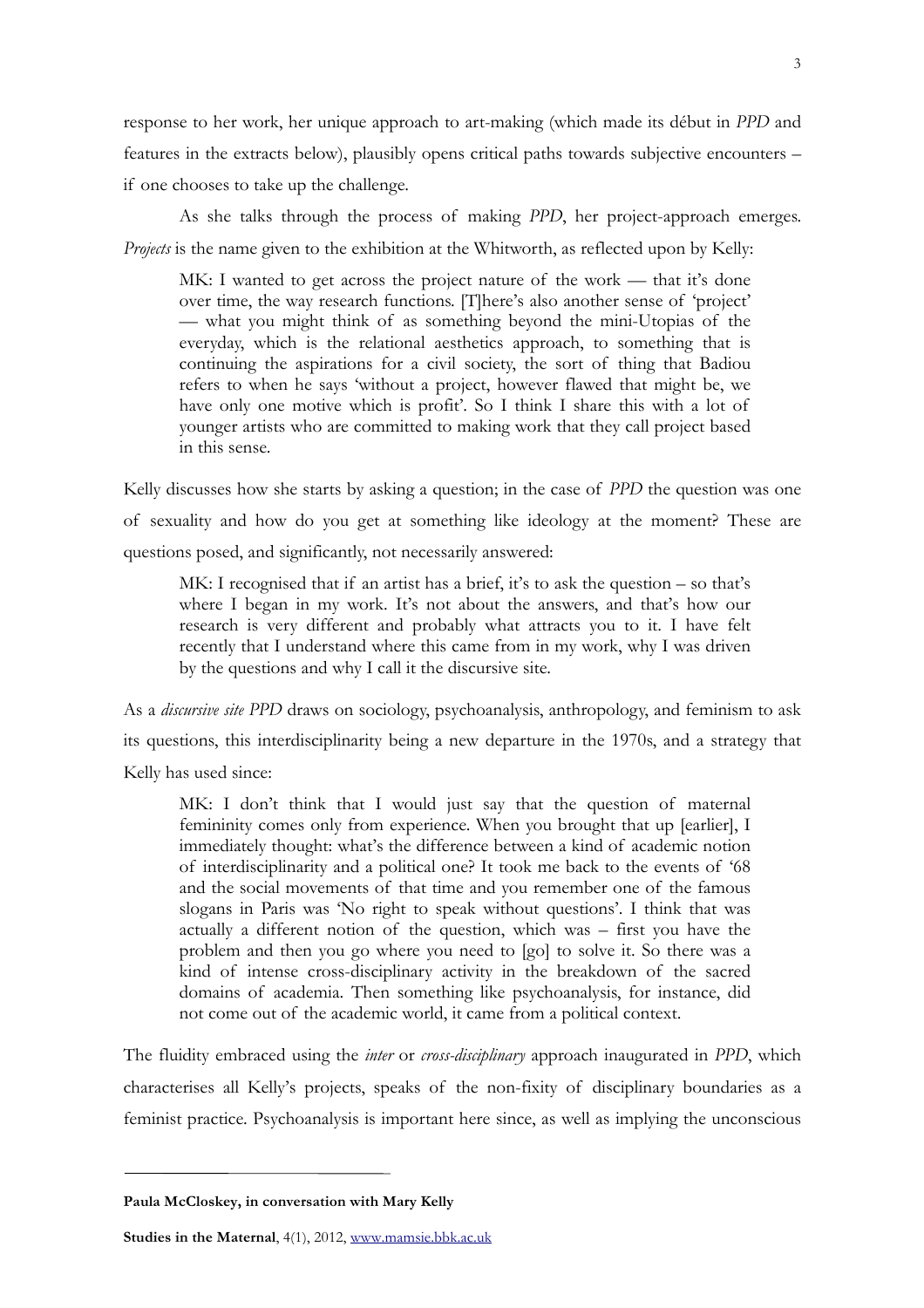foundation of the subject, it supports a non-unitary concept of subjectivity that seems to be embodied in Kelly's approach to art-making. In referring to psychoanalysis' vital role in the undertaking of *PPD* Kelly recalls the reading group she attended:<sup>v</sup>

MK: It was really through the interrogation of Althusser's notion of ideology that we tracked down his reference to Lacan, and in one of our reading groups we focused on Freud and Lacan partly because we were trying to think of a way to make this issue of sexuality pass into the grand narrative of political change, because it was demeaned in the beginning as a digression from the main struggle and from the Marxist left point of view.

*PPD* grapples with the issue of femininity through a reworking of Lacan. It focuses on the subjective moment of the mother-child relationship using, in particular, Lacan's mirror stage to emphasise how the mother's negative placing within this process is reproduced in patriarchal relations seen at the level of ideology and the social practices of child care. The work plotted a shift from the early debates in the women's movement about the sexual division of labour, to the territory of sexual difference, which at that time was less explored. In an intersubjective turn, Kelly portrays the mother's emergence as a subject in a patriarchal society alongside the experience of an other's emergence into the symbolic, her male child. The point at which her child enters into language, seen in *Documentation VI*, is the point that the mother realises or 'recognises' castration – her own negative entry into the symbolic and into culture. Kelly discusses how out of her encounters and experiences of motherhood, feminism and psychoanalysis, she started to develop a project that would become *PPD*:

MK: I never intended to make a 'happy solution' but simply to shake up the idea that you had masculinity and theory on one hand, and you had experience and femininity on the other. So that's, at a very obvious level, a kind of confrontational approach, but then there's another more fortuitous aspect of the work which was my age. I was having a child and I was also asking these questions along with other women about the social, sexual division of labour, what was underlying its persistence, why it was more than just giving women remuneration for housework. We had to look at the woman's intense desire to have the child, which is where Freud came in. So when I was working on the other projects (*Women & Work* and *Nightcleaners*), I really observed the women's intense preoccupation with what was going on at home. So when I was having a child I thought I'm going to get down to really documenting what this is, feeding and changing the child. I think I started out much more with a kind of sociological approach, but almost instantly I realised how significant the psychic structure was, and how the entry into language and culture constructed both a difference, and necessarily through that, a desire. Following that trajectory I started to see more in relation to the woman's potential fetishisation of the child, which was where the memorabilia comes in, and I just took my cue from a little aside that Lacan makes when he talks about the objet a, how this exists for the subject in the position, shall we say, of the man.

**Paula McCloskey, in conversation with Mary Kelly**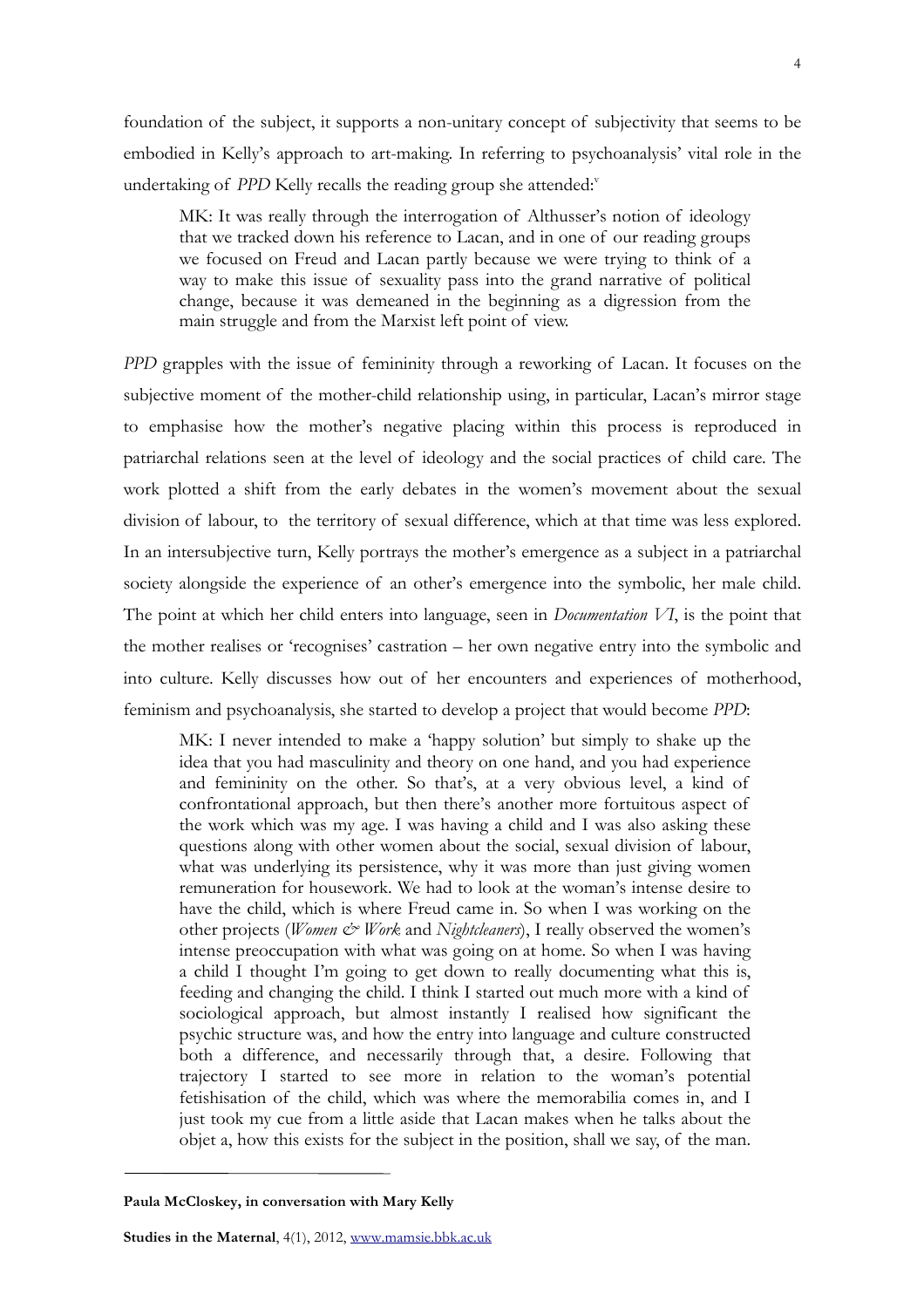But he said 'never mind, the woman gets on with hers'. I thought, that's the child, that's the kind of relationship that she enters into. It's also rather terrifying, because it's about control to a certain extent and I thought it was important to see how relegating a woman to only one socially acceptable way of being could over-determine the pathology of the relationship with the child.

Having asked such questions, Kelly's approach to responding to them continued to be informed by her engagement with the domains of feminism, psychoanalysis and the experience of mothering. The project that emerged would see her developing critical artistic strategies that were to become characterising aspects of her practice:

MK: It's about what you won't do, if you're talking about the ethics of production. I wanted to uncover something about what was beyond the figurative image, and I wanted to say something about the psychic structure of sexual difference, so it seemed like what I did was the only choice. A few things that I could say, that had to do with the history of that period, is that everyone thought film was the really progressive medium, and I was involved in film making and I obviously saw lots of films at that time - particularly experimental film-makers like Straub and Huillet. I was very interested in the long take, but I had studied painting initially and really did like the still image. When I started *Post-Partum Document*, I wanted to do something comparable to the long take in the exhibition. A lot of conceptual artists were interested in duration, but I wanted to deal with a sort of *diegetic* space, where you pull the viewer into it and something unfolds over time. It's not a gestalt thing. You accumulate the image as a kind of after effect. So that was the strategy that I started to call the narrativisation of space, not being simply about the narratives.

The creation of a *diegetic* space and the *narrativisation of space* emerge from a complex of interconnected strategies in Kelly's work that cannot be reduced to any linear statements. Kelly's projects, individually and collectively, are sites of multiplicity with different and diverse images of the voice being central. Throughout her work voices tell stories, that in turn set up dialogues (with the artist and the viewer), that in turn generate further dialogues in conversations about the work, and in the many written texts, by Kelly and by others, that contemplate the work. In *PPD*, the use of *voice* is one that stems from Kelly's experience, with the mother's voice given a form which contests the phallogocentric silencing of the maternalfeminine. The use of the voice is also a device that is related to Bertolt Brecht's theory of distanciation: Amelia Jones describes the use of this theory by the feminist art scene as functioning to 'displace and provoke the spectator, making her or him aware of the process of experiencing the text and precluding the spectator's identification with the illusionary and ideological functions of representation'.<sup>vi</sup> Kelly is able to work with the discourse of the

**Paula McCloskey, in conversation with Mary Kelly**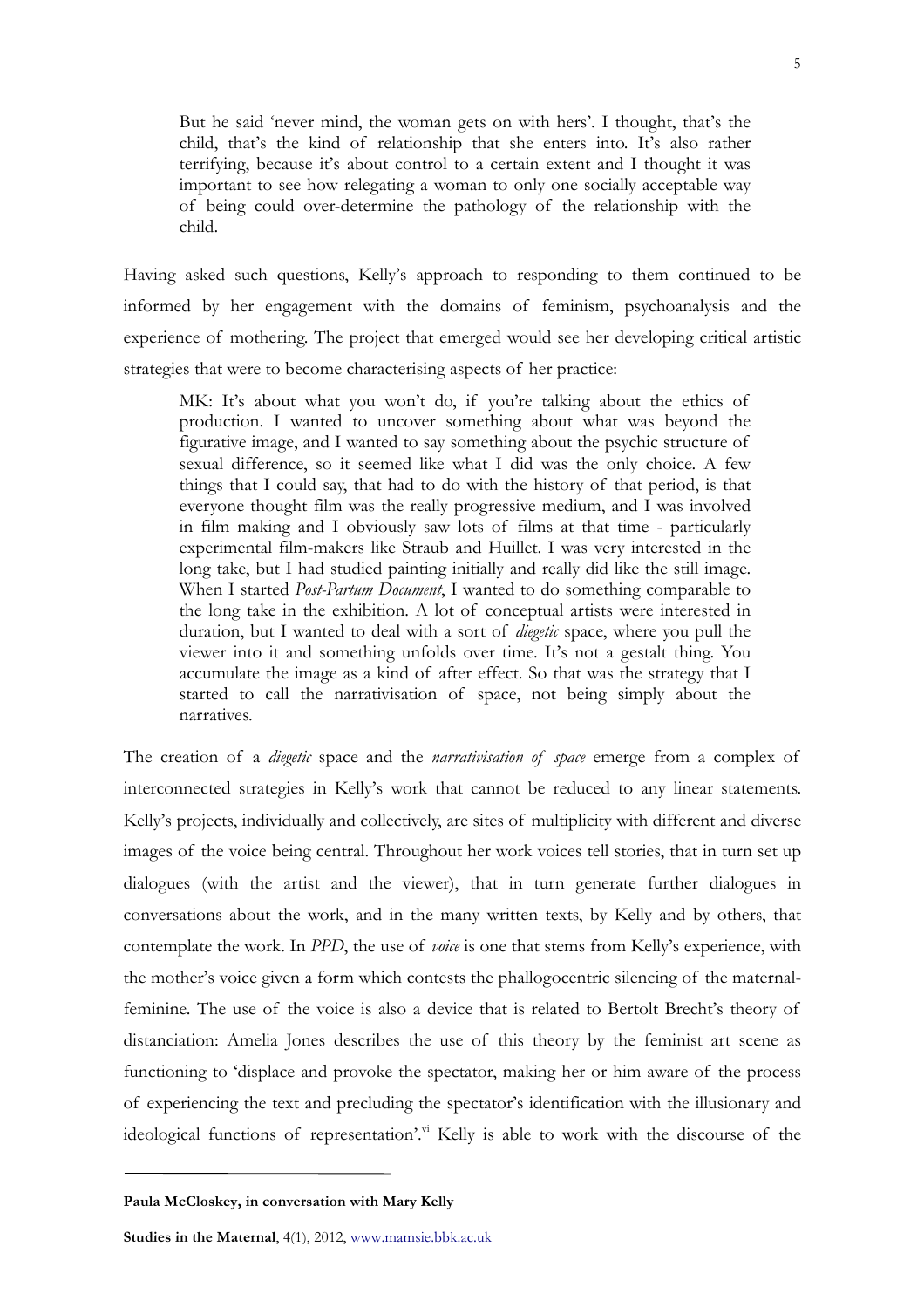mother and child without using the literal image of the mother, an image that has been appropriated by patriarchal culture; she negotiates this not only by her use of text-as-image but also by her use of other objects. The latter, the everyday objects of mothering memorabilia, include stained liners, and the typed first words of her son, which function not only as a displacement of the fetishisation of the child to the art-work, but also 'question the fetishistic nature of representation itself.<sup>vii</sup> The framing of these everyday artefacts allows Kelly to capture something of the significance of objects that exist outside of language.

Laura Mulvey notes a shift in the voices used in Kelly's work from those mostly connected to the artist's direct experience in the 1970s and 1980s to those where she has no personal experience.<sup>viii</sup> The shift is to historical events, emblematic stories for which Mulvey suggests Kelly becomes a 'gleaner'.<sup>ix</sup> The significance of the voice remains, however, and in our dialogue Kelly emphasises its increasing presence and importance in her art-making. Kelly reflects on the voice in *PPD* before moving on to the *Interim Series (1984-85)*:

MK: What becomes more and more important is the voice and the spoken word as a material, as a found object. Someone pointed out to me that I don't start speaking until Documentation III, which is interesting. It verifies the idea that there is a kind of imaginary capture, resembling psychosis, in the first few months of that relationship. But I think once the voice emerged, my voice as well as his – I tried to give it a sort of material presence– setting it out in threedimensional type for Documentation II, or giving it a graphic form like the hieroglyphics of the Rosetta Stone in Documentation VI. There's an obvious send-up of museological discourse there, and that actually gets taken up in the '80s, by artists like Mark Dion and Renée Green. I think it has a lot to do with how the questions of identity propel us into the post-medium condition which is another consequence of the inter or transdisciplinary (as I would call it) approach to the problem. When I moved on to the *Interim* project, it was all about women's voices. What I remembered them telling me, how they said it had a palpable presence for me. So I tried to configure this, materially, in *Corpus*, by using my hand-writing and the first person indicative, and then there's the vulnerability of the screen print and the laminates exposed on the surface – it's much more about how you see a texture of writing and speaking, then you might read it later. For *Interim*, I didn't interview people – only for one of them, for *Historia*. I just keep a notebook with me all the time. I write things down, but alongside of it, I might make drawings, and I might add some theoretical notes or ideas.

Kelly's collection of voices is a feminist practice in itself, or a practice of femininity implying multiplicity, difference and diversity throughout her art-making. The multivocality that permeates her projects is a recognition of differentiated and situated perspectives. Her use of voices from different times is another allusion to the mother and child as the imaged voices connect generations across time, space and place, as seen in *Love Songs* (2005), *Multi-Story* 

**Paula McCloskey, in conversation with Mary Kelly**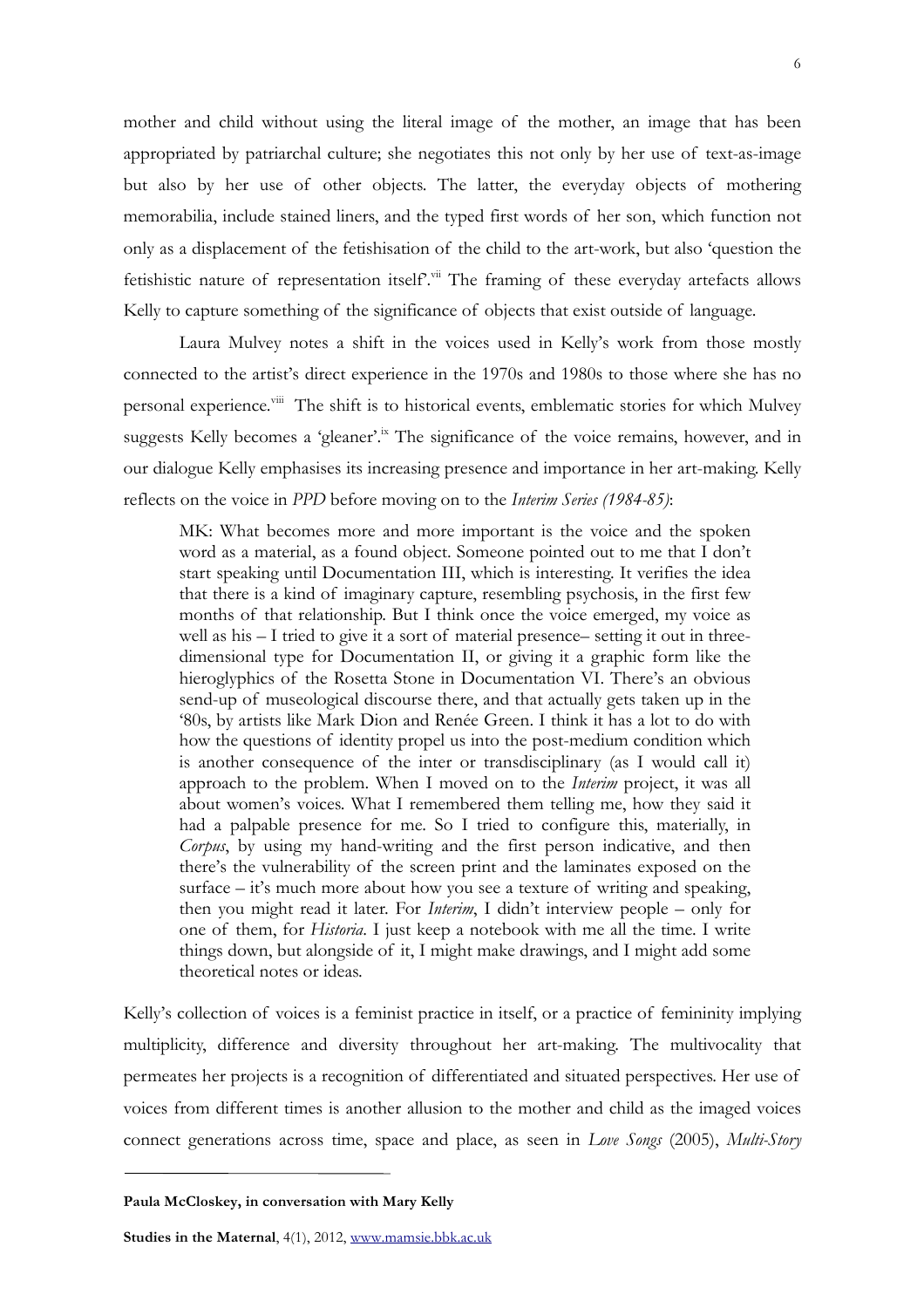*House* (with Ray Barrie, 2007) and in her most recent work *Habitus* (with Ray Barrie, 2010). As part of a continued engagement with historical moments and their lasting legacies, in *Habitus*, Kelly uses voices to contemplate a different primal scene – the repressed political primal scene of the Second World War and the trauma thereafter.

At first glance *Habitus* is a beautiful and simple stainless steel structure that echoes the form of and which is on the scale of an Anderson shelter. This evocative artefact is perforated with voices-as-text that performs eight short narratives. The carvings are reflections on the lived experience of war from Kelly's contemporaries. The inscribed narratives are short and represent memories of those born during or just after the war, referencing violent events such as the Holocaust, Vietnam, and ethnic conflict in Serbia. Kelly's approach to art making in *PPD*, the project-based process that uses multiple voices, found or existent objects to create a discursive site, can be seen at work in *Habitus*. In talking about the relation between *Habitus* and its placing in the same space as *Circa 1968* (2004), *Gloria Patri* (1992) and the *Vox Manet* (2006-8) in the exhibition at the Whitworth, Kelly reflects on the political nature of her work, exposing further connections to the primordial scene in *PPD* of the mother and child:

MK: *Gloria Partri*, the work that I did during the first Gulf War in '92, is in the same space with my most recent work, *Habitus*, from 2010 and the *Circa 1968*, made in 2004 and the *Vox Manet* series, 2005-06. For me, it has been useful to look at it in this way. For instance, there's an unexpected reflection of *Circa 1968* in the mirrored floor of the Habitus structure, which is based on the Anderson shelter – the bomb shelter they used here in Britain during the Second World War. The image for *Circa 1968* is based on Jean-Pierre Rey's photograph of May '68 on the day before the General Strike with this emblematic figure of a young woman holding a flag above the crowd. I retrieved the photo from my archive because women your age were asking me about that time – they had this very, what I would call, intuitive knowledge of what it was about, perhaps, because they were born then. I started to think of this as Freud describes the primal scene, that everybody is interested in where they came from, but I wondered if I could stretch this beyond the sexual scenario to what I would call the 'political primal scene' – not just the family saga, but the wider historical narrative that is carried with it. So as I looked again at this picture from my archive, and decided to cast it in compressed lint, a process that carries on my interest in duration. And then, by projecting light noise onto the image, I made the installation look like the grainy cinematic of that moment. But what struck me is that I didn't identify with the woman; I wanted to be the photographer outside the frame taking the picture.

So that was something that suggested the next work, *Love Songs* (2005- 07), that I should look at what was the transformative moment for me – the women's movement, and what you could think of as a kind of intergenerational dialogue about feminism. It was not that I was trying to valorise

**Paula McCloskey, in conversation with Mary Kelly**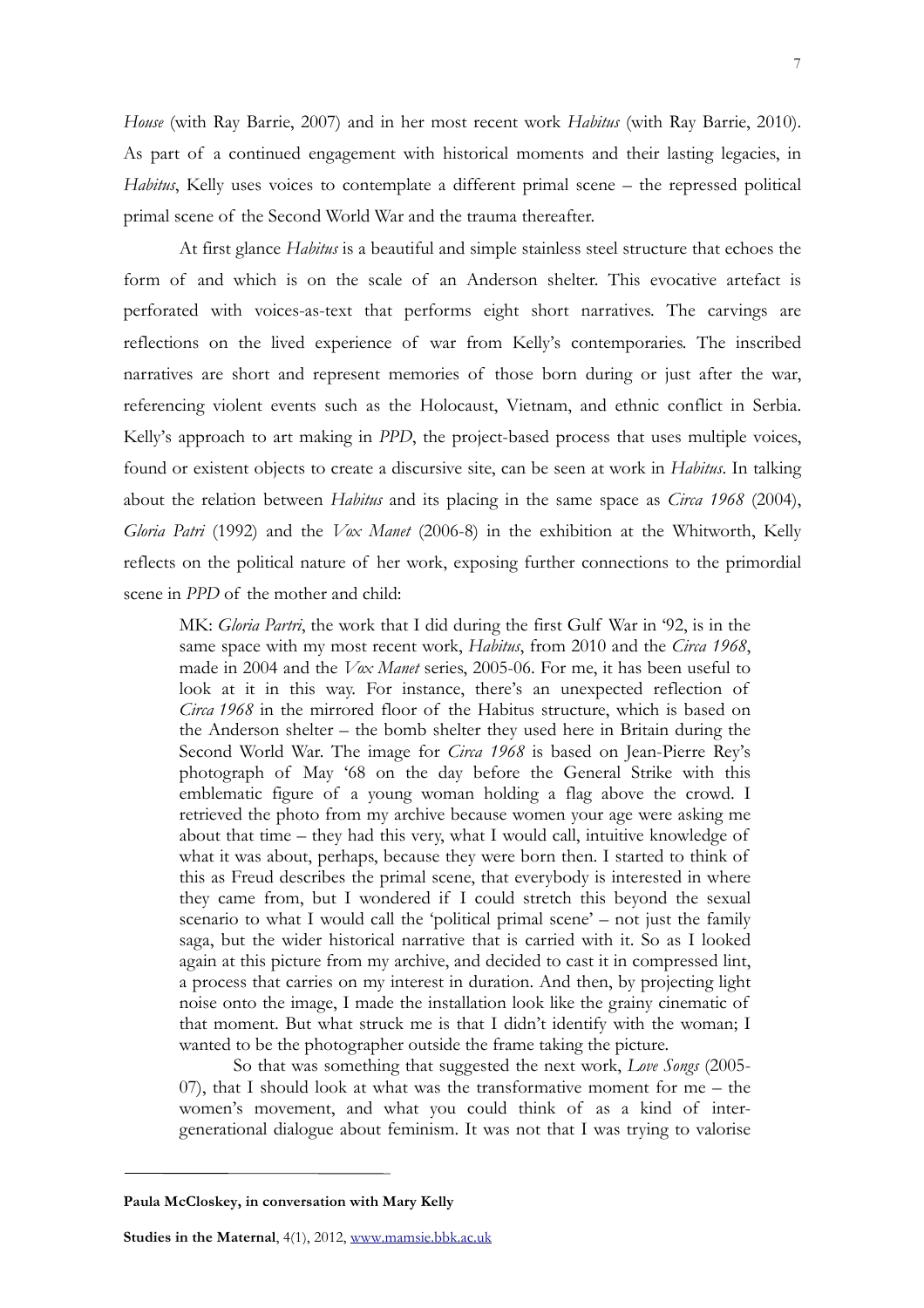the past, it was more a curiosity about the way it reappeared in the present moment, and the strangeness of realizing that you can't be in both places. This is why *Multi-Story House* has an inside and an outside. You can't read the narratives at the same time. Women from my generation in the movement of the 70s say 'It was like a lightning bolt', or 'Wow a women's group. A women's anything!'. But the voices of your generation are more tentative, more fragmented and very multi-cultural, if you can call it that, or diverse in terms of the places people come from, but I didn't look for that, it was just there. One woman says she found out about feminism in an art class in Egypt, while another says she didn't find out anything at all in Saudi Arabia, and another says she was too busy dodging bullets in Angola. But one claims she was brought up by a feminist mother and read *Our Bodies Ourselves* when she was 8. So that kind of confrontation between the two showed me that there was something that I would describe as generational, not the anthropological notion, but historical events that frame an age or era… it does ring true what Walter Benjamin says about there being a secret agreement between the past generation and the present one in the sense that there's something in the past that weighs on the present, this kind of burden. He described it as a missed possibility and the burden is how to redeem it or how to effect change. But giving this idea a psychoanalytic twist — you know, like Lacan talking about the way children don't listen much to what their parents say, but ask the question 'why are you telling me this?' — made something else fall into place. When the younger women were asking me about the past, were they really listening to what I was saying, or wondering why I was telling them this. What do you feel that you're obliged to carry on in terms of the legacy. I think this is the importance of understanding the imaginary dimension of the political primal scene.

The place of the mother and child that was so ground-breaking in *PPD* may not be foregrounded in later works but its presence can still be felt:

MK: The mother and child recurs, not because I'm trying to essentialise that in any way in relation to the construction of femininity, but because I'm trying to acknowledge my subjective investment in the work, acknowledge where I am in the work. So it's not as though war is only victimising for the woman, it's that the voice of the woman talking about her son was what captured me and how I started with that. This is the case with the work that's called *Vox Manet*, the voice remains. In 2005 one of the Klu-Klux-Klan that had been responsible for organising the murders of three civil rights workers in 1964 was finally indicted after the diligence of some lawyers who tracked it [the case] for forty years. When I was reading about it, I discovered that Andrew Goodman had sent his mother a postcard just before he was killed (she herself was an activists who died only a few years ago) and I imagined her writing back to him saying, 'finally, we have some justice'. I researched it a lot so the words are quite close to things I feel have been said by the survivors, but I vectorise my own handwriting for the lint process so that you can tell it's filtered through another voice.

But again, that's acknowledging the starting point, then there's a kind of displacement. In *Love Songs* especially, I'd have to acknowledge there's a

**Paula McCloskey, in conversation with Mary Kelly**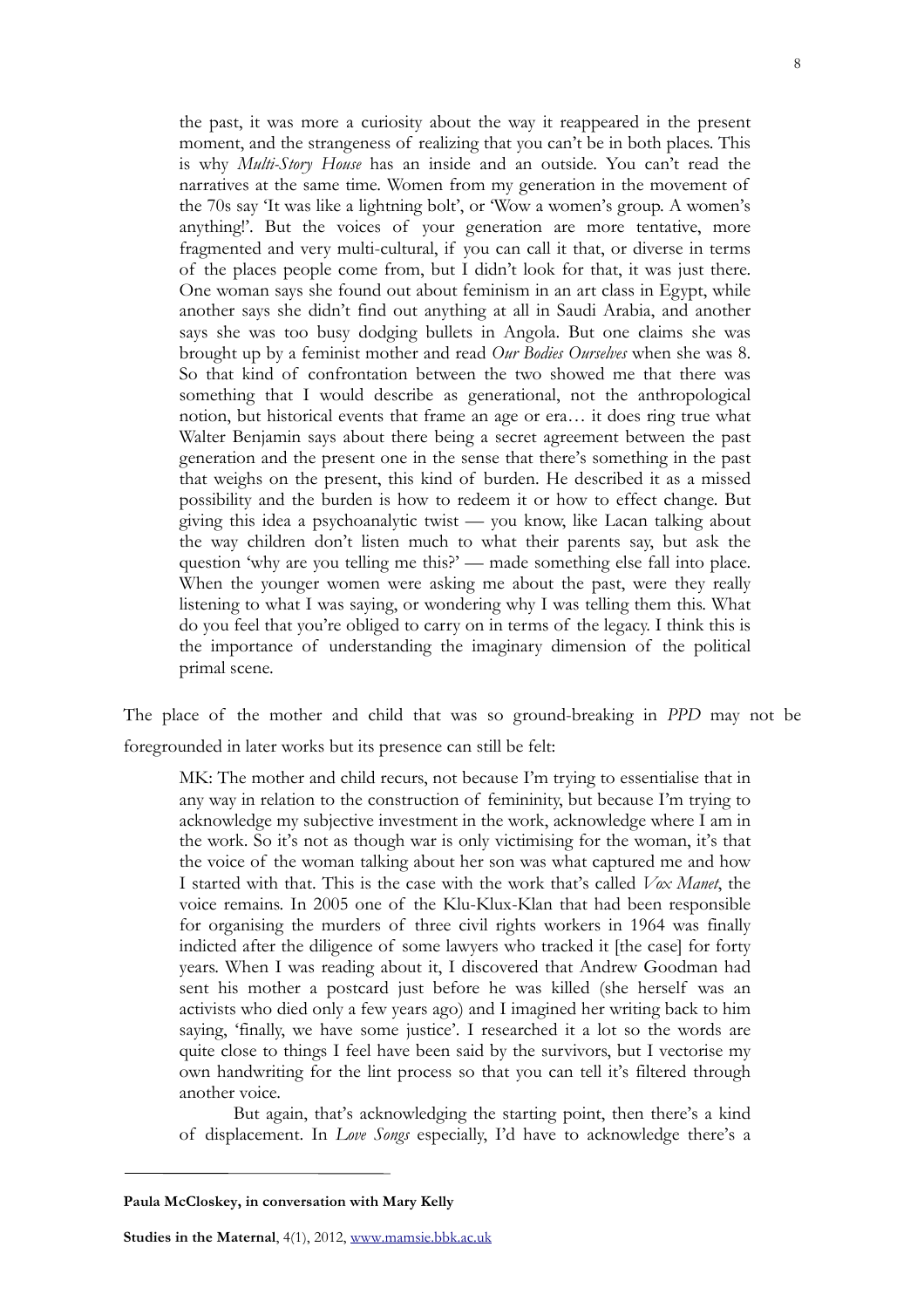transference or displacement from my own son to the students and artists of his generation that I worked with. For instance when we were restaging the Flashing Nipple street theatre event that was originally here in London outside the Albert Hall in 1971, we would talk about this intergenerational identification a lot. Casting someone for the shoot was not just because they looked right, it was because we formed a community of common interest. Then the location – I always say was not a place, but it was about finding an emotional point between the past and the present where we would come together, and so when I was doing this I recognised how much that investment in the mother-child relationship was played out there in its kind of historical dimension. But another thing we discussed had to do with what actually remained of the past. I tried to ask them the question 'well, what's left after the specific demand is gone?' And it was answered in the process of making the work. I would say this: what remains is pleasure. For me it has been the remembering of the pleasure, initially in the 70s, that I felt in the company of other women. But I was surprised to see it happen for the women who took part in the restaging. There's a certain kind of euphoria, and of course in a more important way you see this with events in Egypt now, just a glimpse of what's possible when you assume a collective presence, can produce that.

As Kelly reflects upon the more recent recurrence of the mother and child she poses a question about what might be transmitted across a (non-gendered) genealogy, especially in terms of particular historical events whose legacy far outreaches the moment of their happening. This reflection points to the way that Kelly's projects can be seen to function as multiplicitous meeting points for situated voices (different and diverse), objects (collected and made) and events (historical and present). It is what Kelly describes above as a *subjective investment* that ultimately connects these multiplicities. As part of Kelly's subjectivity, the mother and child relation necessarily emerges at these meeting points (along with many other complex and potentially contradictory sets of experiences and other variables). Her projects are a place where voices, texts, knowledges, dialogue, existent objects, experiences and discourses are precisely crafted to create convoluted, dynamic, multivalent and interconnected projects that individually as well as collectively function as potential arenas of, and for, subjective encounters. With this in mind, Kelly's phrase that there is a 'subjective investment' in her work could be taken further, so that her work might be seen as a place of subjectification, her own of course, but also as a potential arena where other subjectivities may be beckoned into being.